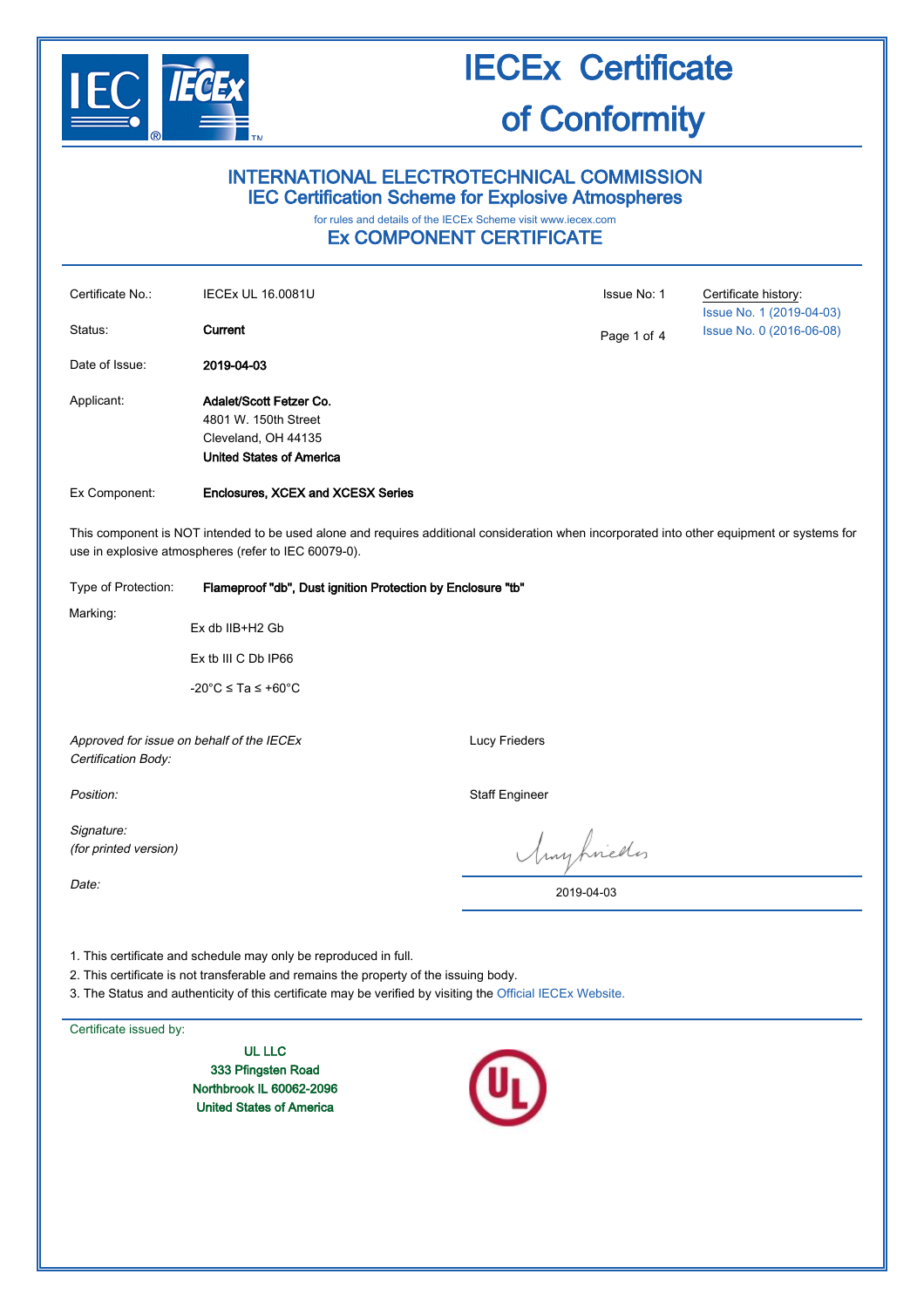

| Manufacturer: | Adalet Scott Fetzer Co.<br>4801 W. 150th Street        | Page 2 of 4 |
|---------------|--------------------------------------------------------|-------------|
|               | Cleveland, OH 44135<br><b>United States of America</b> |             |

Additional Manufacturing location(s):

This certificate is issued as verification that a sample(s), representative of production, was assessed and tested and found to comply with the IEC Standard list below and that the manufacturer's quality system, relating to the Ex Component covered by this certificate, was assessed and found to comply with the IECEx Quality system requirements. This certificate is granted subject to the conditions as set out in IECEx Scheme Rules, IECEx 02 and Operational Documents as amended.

#### STANDARDS:

The Ex Component and any acceptable variations to it specified in the schedule of this certificate and the identified documents, was found to comply with the following standards:

| IEC 60079-0:2011<br>Edition:6.0     | Explosive atmospheres - Part 0: General requirements                                 |
|-------------------------------------|--------------------------------------------------------------------------------------|
| IEC 60079-1:2014-06<br>Edition: 7.0 | Explosive atmospheres - Part 1: Equipment protection by flameproof enclosures "d"    |
| IEC 60079-31: 2013<br>Edition:2     | Explosive atmospheres - Part 31: Equipment dust ignition protection by enclosure "t" |

This Certificate does not indicate compliance with electrical safety and performance requirements other than those expressly included in the

Standards listed above.

### TEST & ASSESSMENT REPORTS:

A sample(s) of the Ex Component listed has successfully met the examination and test requirements as recorded in

Test Report:

[US/UL/ExTR16.0092/01](http://iecex.iec.ch/extr/US.UL.ExTR16.0092.01)

Quality Assessment Report:

[US/UL/QAR08.0003/08](http://iecex.iec.ch/qar/US.UL.QAR08.0003.08)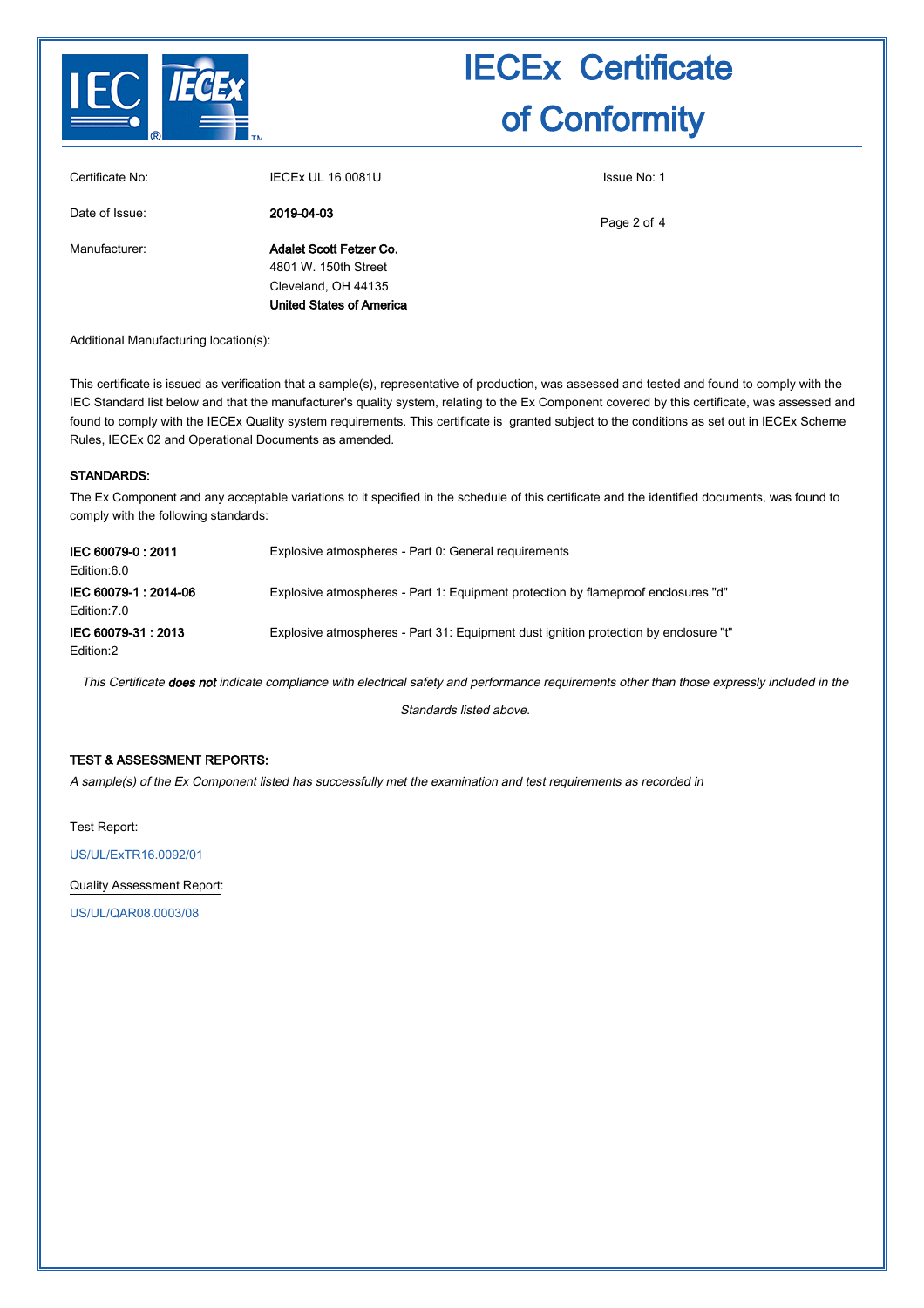

Certificate No: **IECEX UL 16.0081U** ISSUE No: 1

Date of Issue: 2019-04-03

Page 3 of 4

Schedule

#### Ex Component(s) covered by this certificate is described below:

The XCEX and XCESX series of external flanged cast aluminium or 316 stainless steel enclosures may have conduit/cable entries in the box and openings in the cover for threaded circular windows, cemented in place rectangular windows, and threaded auxiliary device operators.

Model No. XCEX followed by 041604, 060804, 060805, 060806, 061105, 061204, 061206, 061305, 071004, 071006, 071805, 080804, 080806, 080808, 081004, 081006, 081008, 081204, 081206, 081208, 091105, 101004, 101006, 101008, 101206, 101404, 101406, 101408, 101410, 121204, 121206, 121208, 121804, 121806, 121808, 122005, 122404, 122406, 122408, 122410, 123006, 123604, 123606, 123608, 124608, 141404, 141406, 141408, 142210, 142213, 142806, 161604, 161606, 161608, 162406, 162408, 162410, 162806, 163010, 163406, 164610, 181804, 181806, 181808, 182406, 182408, 182410, 183008, 183608, 183610, 203606, 203612, 242408, 242410, 243008, 243608, 243610 and 323612 Enclosures. All numbers may be followed by –N4 or -N4X.

Model No. XCESX followed by 081006, 101408, 121208, 122410, 161608, 182410, 242410, and 243610 Enclosures. All numbers may be followed by –N4 or –N4X.

The XCEX 041604 model is only suitable for gas atmospheres.

#### Please see Annex for additional information.

#### SCHEDULE OF LIMITATIONS:

- Refer to supplied enclosure drawing for conduit/cable entry locations and sizes. Additional copies may be obtained from the factory. Include the enclosure serial number with a request.
- The following items shall not be fitted internally:
	- Rotating machines, or other devices which create turbulence, shall not be incorporated.
	- Any liquid including oil filled circuit breakers or contactors
- At least 40% of each cross-sectional area must remain free to permit unimpeded gas flow and therefore, unrestricted development of an explosion.
- All unused openings must be fitted with certified flameproof blanking elements that have a flameproof 'db', dust protection by enclosure 'tb', and have a minimum IP66 rating equal to the marking on the enclosure.
- The enclosure certification applies to equipment without conduit seal fittings (stopping boxes). When installing conduit seal fittings (stopping boxes), they must be certified as flameproof and have a flameproof 'db', dust protection by enclosure 'tb', and have a minimum IP66 rating equal to the marking on the enclosure.
- Maximum operating temperature of windows is from -40ºC to +70ºC.
- $\bullet$  The glass windows were tested for thermal shock to +100°C and were conditioned at +100°C. Further evaluation by a notified body is required for use outside of these temperatures.
- The approval applies to equipment without cable glands. When installing cable glands, the cable gland must be certified as flameproof and have a flameproof 'db', dust protection 'tb', and have a minimum IP66 rating equal to the marking on the enclosure.
- To minimize the risk of electrostatic charge, provisions shall be made for adequate grounding and equipment shall be installed in such a manner so that accidental discharge shall not occur.
- Only one Hazardous Location Solutions reducer shall be used with any single cable entry on the associated equipment.
- The Hazardous Locations Solutions reducers shall not be used for the direct interconnection of enclosures.
- All plugs are for one time use only.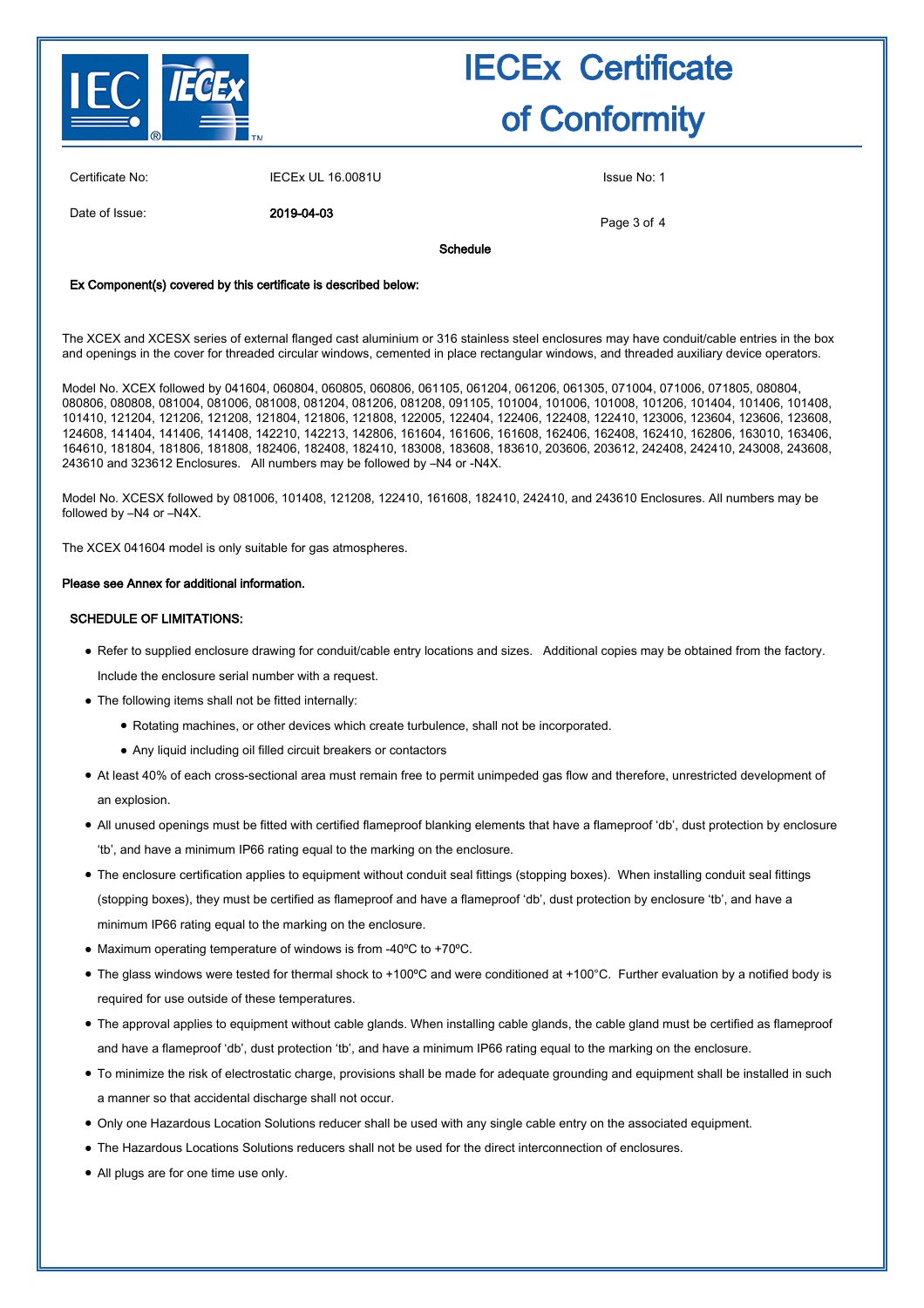

Certificate No: IECEx UL 16.0081U ISSue No: 1

Date of Issue: 2019-04-03

Page 4 of 4

### DETAILS OF CERTIFICATE CHANGES (for issues 1 and above):

Issue 1: Updated Schedule of Limitations and Drawing DS988 and Drawing 9232-3. The changes do not affect the construction of the enclosure.

#### Annex:

[Annex to IECEx UL 16.0081U Issue 1.pdf](http://iecex.iec.ch/cert/IECExUL16.00811/$File/Annex to IECEx UL 16.0081U Issue 1.pdf)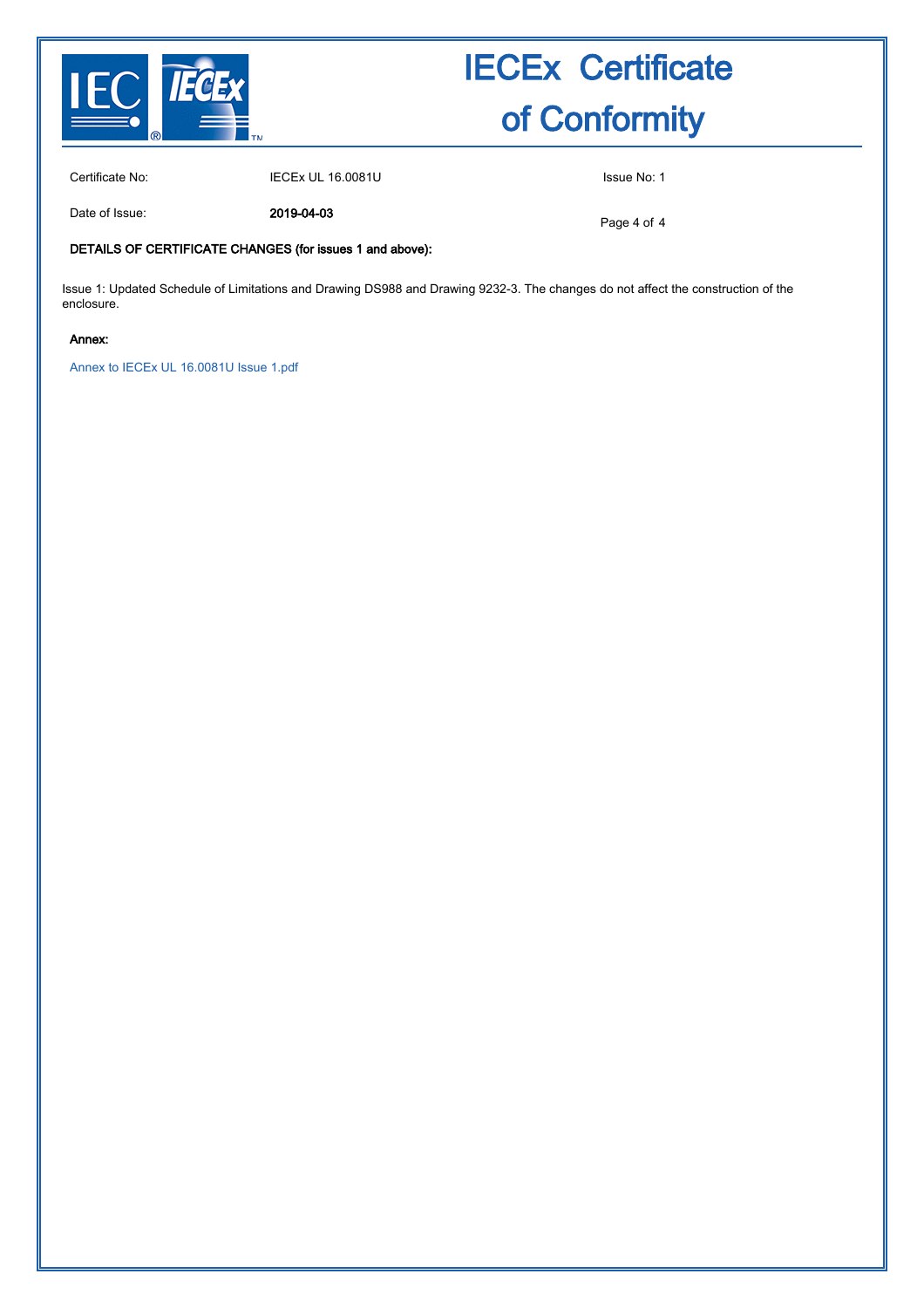

Certificate No.: IECEx UL 16.0081U ISSue No.: 1

Page 1 of 2

### **MARKING**

Without dust 'tb' rating:



With dust 'tb' rating: